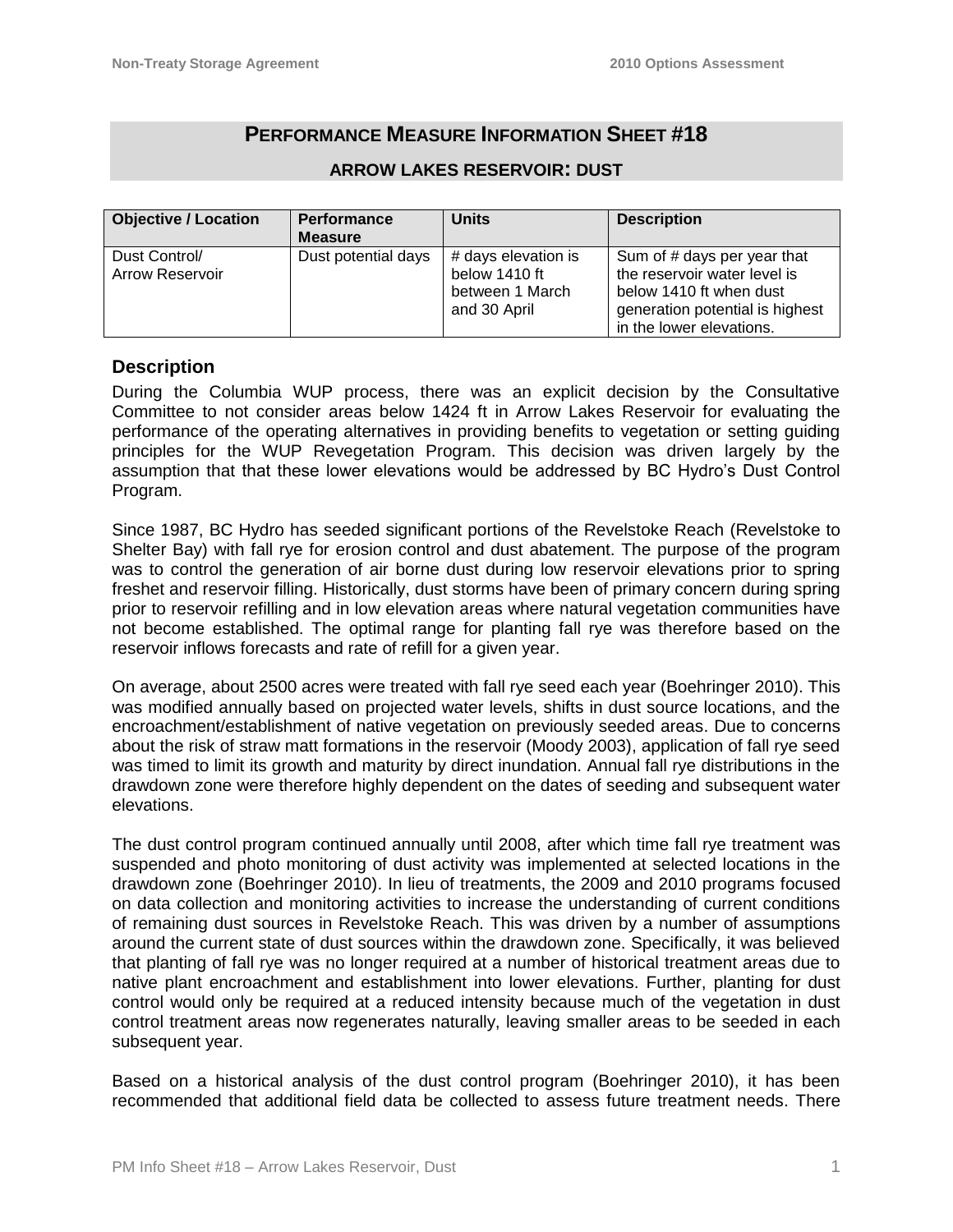are limited empirical data on vegetation communities that exist at the lower elevations targeted by the dust control program and factors beyond timing and extent of inundation that may be influencing the establishment of perennial and or annual vegetation at these lower limits.

### **Performance Measure**

For the NTS analysis, a performance measure was developed to examine the relative impacts of the four scenarios on dust generation potential in Arrow Lakes Reservoir. The metric tracks the number of days over the year that the reservoir elevation is below 1410 ft during the period when dust potential is highest (March 1 to April 30).<sup>1</sup>

### **Calculations**

- 1. Assemble the simulated results for Arrow Reservoir elevations over 60 years (1940-2000; Figure 1).
- 2. Count the number of days over the year that the reservoir is below 1410 ft between 1 March and 30 April for each of the 60 years.
- 3. Summarize all statistics (Figure 2).



**Figure 1. HYSIM Simulated Mid Columbia River (Arrow Lakes) elevations. Median over 60 years showing the elevation threshold for dust control.**

 $\overline{a}$ 

 $1$  An elevation threshold of 1424 ft (434 m) was initially used in the analysis to correspond with the upper limit of the dust control program. However, this was found to be insensitive to the NTS scenarios and was masking differences at lower elevations.